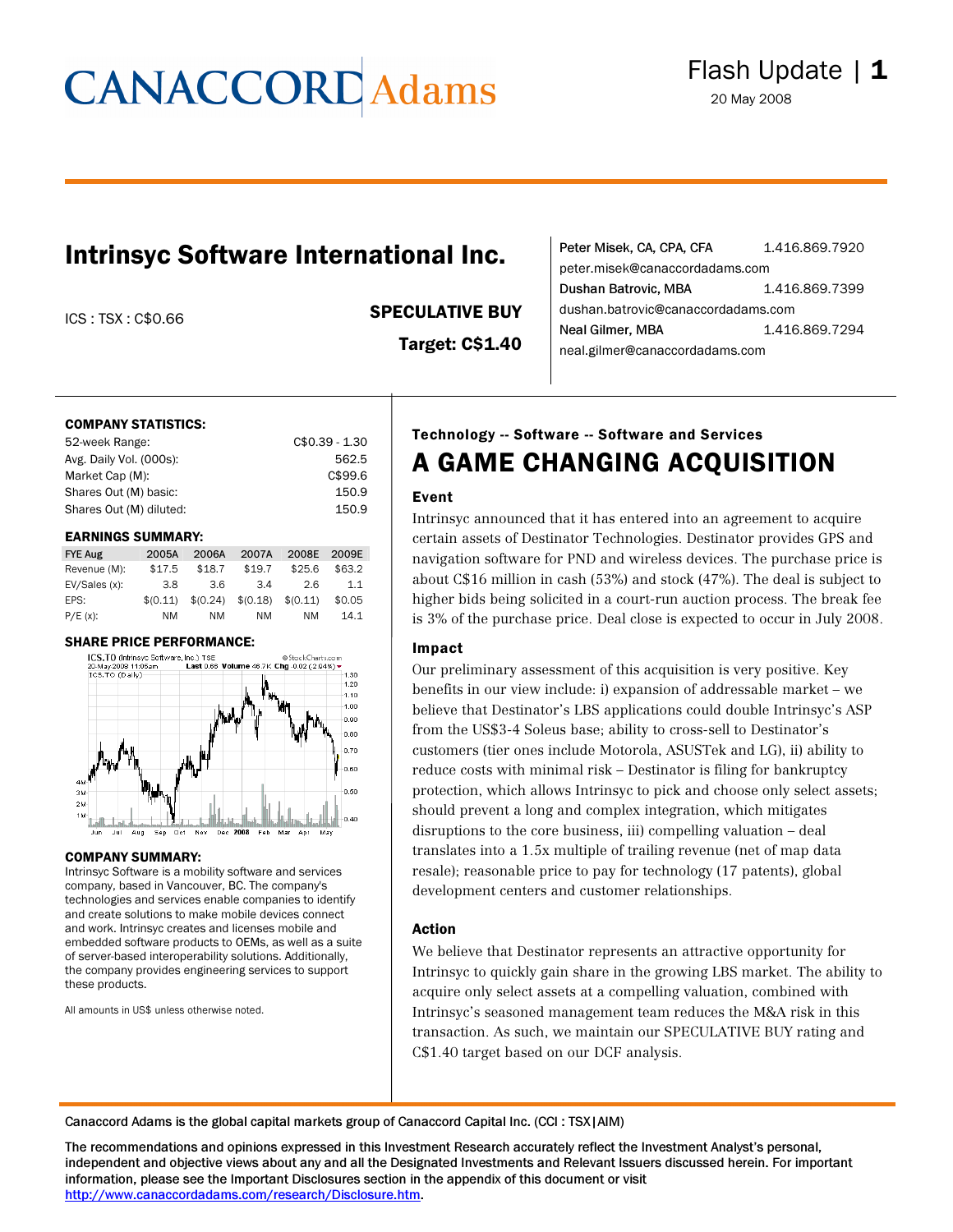#### Outlook and recommendation

Intrinsyc announced the proposed acquisition of certain assets of Destinator Technologies, a vendor of navigation software for the PND and handset markets. Intrinsyc is paying about C\$16 million in cash and stock, which translates into a reasonable 1.5x multiple on Destinator's historic revenue (net of map data resale). We believe the acquisition makes strategic sense for Intrinsyc based on the potential for significant cost and revenue synergies. Key benefits in our view include:

- Expansion of addressable market we believe that Destinator's LBS applications could double Intrinsyc's ASP from the US\$3-4 Soleus base. Destinator's customer base includes such tier ones as Motorola, ASUSTek and LG Electronics, which all become targets for Soleus, in our view. Additionally, Intrinsyc will be able to offer Destinator software to its Soleus customers. Finally, we believe that a bundled offering positions Intrinsyc favorably in competitive bids.
- Ability to reduce costs with minimal risk Destinator is filing for bankruptcy protection today. This allows Intrinsyc to selectively purchase only the assets that management is most able to monetize. We believe this will prevent a long and complex integration, which should mitigate disruptions to the core business. On a pro-forma basis, we believe Destinator could be breakeven in the first year after deal close.
- Compelling valuation At a purchase price of C\$16 million, this deal translates into a 1.5x multiple of trailing revenue (net of map data resale). Although Destinator is filing for bankruptcy protection, we believe that revenues have recently stabilized. Additionally, we would surmise that C\$16 million is a reasonable price to pay for Destinator's technology (17 patents), global development centers and customer relationships in an attractive LBS market.

Our preliminary assessment of this acquisition is very positive. We believe that Destinator represents an attractive opportunity for Intrinsyc to quickly gain share in the growing LBS market. The ability to acquire only select assets at a compelling valuation, combined with Intrinsyc's seasoned management team reduces the M&A risk in this transaction. As such, we maintain our SPECULATIVE BUY rating and C\$1.40 target based on our DCF analysis.

#### Details of Destinator acquisition

- Purchase price of approximately C\$16 million: C\$8.5 million in cash and 11 million of Intrinsyc shares from treasury.
- Acquisition is subject to higher bids through an auction process administered by courts in Canada and the US handling Destinator's restructuring process.
- Intrinsyc is eligible for a break fee of 3% of the purchase price and the reimbursement of transaction related expenses if it is unsuccessful in its offer.
- Intrinsyc will acquire an 80 person development center in Beijing, China as well as a research and development team in Hertzliya, Israel.
- Intrinsyc will integrate key sales personnel across Asia, Americas and Europe, however is not assuming most of Destinator's facilities or senior leadership team.
- Intrinsyc will assume Destinator's 17 patents/patent applications.
- We believe Intrinsyc is paying roughly 1.5x sales net of map data resale.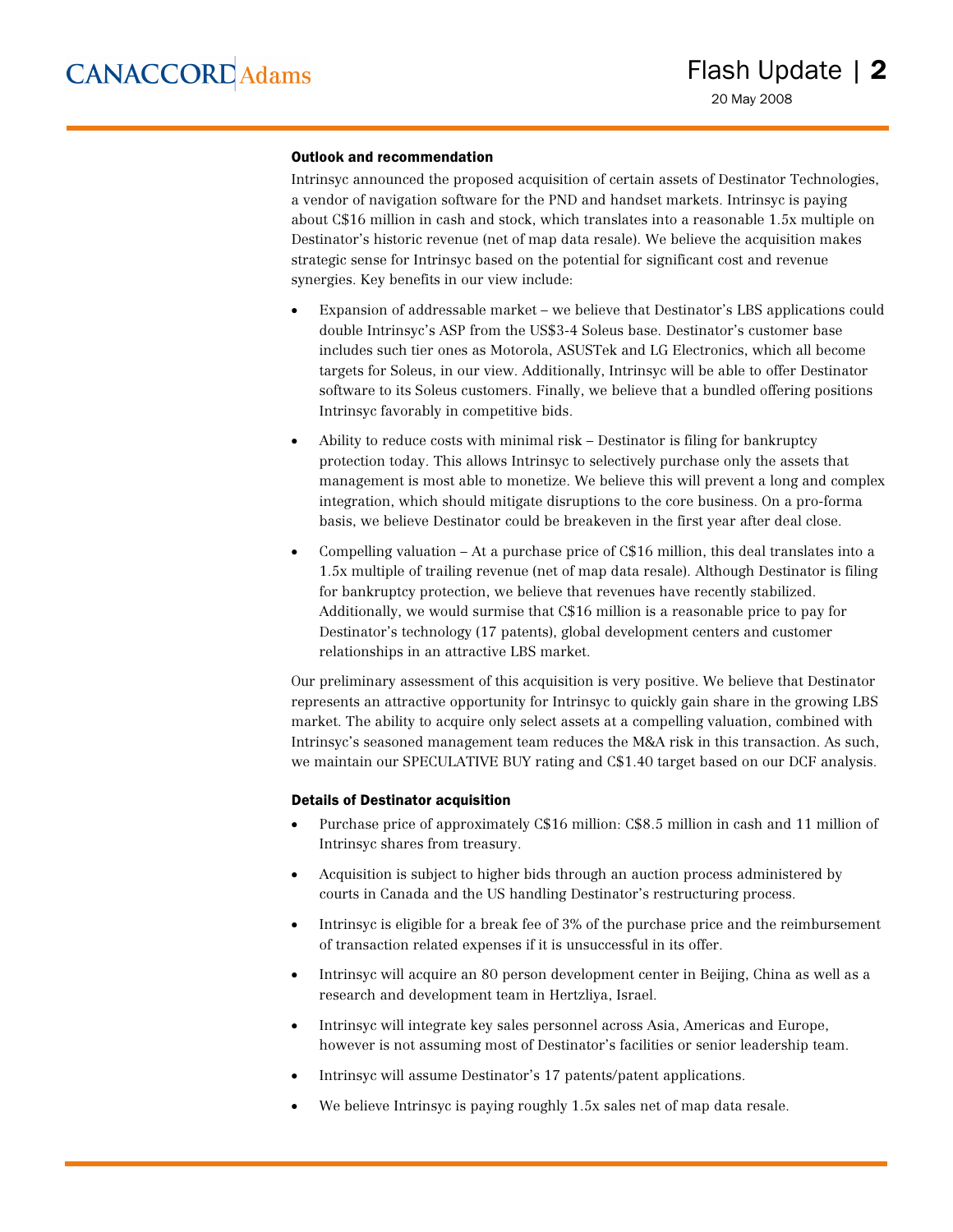20 May 2008

• Legal process is expected to last for 30-60 days. The deal is expected to close in July 2008.

#### Investment risks

The main risks to our outlook include the competitive environment intensifying, design wins taking longer than expected to close, design wins not translating into material revenue due to failed device launches, ESG division revenue erosion, and key management leaving the firm. Other risks include litigation, adverse F/X trends, slower-than-expected growth in the mobile device market, faster-than-expected ASP erosion at handset OEM/ODMs pressuring Intrinsyc's ASPs down significantly, and broader macroeconomic forces impacting the market.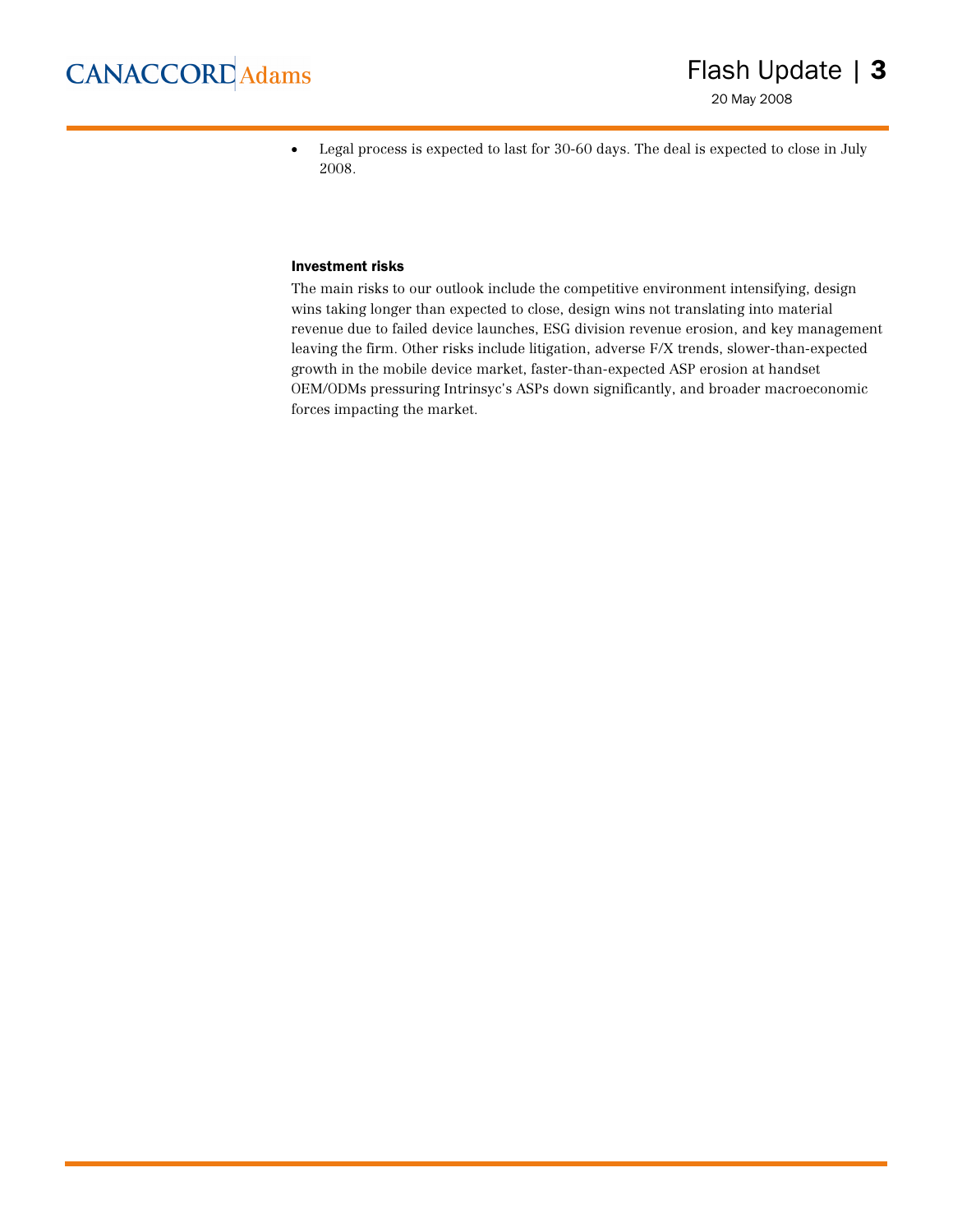## **CANACCORD** Adams

### **APPENDIX: IMPORTANT DISCLOSURES**<br>**Analyst Certification:** Each author

Each authoring analyst of Canaccord Adams whose name appears on the front page of this investment research hereby certifies that (i) the recommendations and opinions expressed in this investment research accurately reflect the authoring analyst's personal, independent and objective views about any and all of the designated investments or relevant issuers discussed herein that are within such authoring analyst's coverage universe and (ii) no part of the authoring analyst's compensation was, is, or will be, directly or indirectly, related to the specific recommendations or views expressed by the authoring analyst in the investment research.

Site Visit: An analyst has visited Intrinsyc's material operations in Vancouver, BC, Canada. No payment or reimbursement was received from the issuer for the related travel costs.

#### Price Chart:\*



\* Price charts assume event 1 indicates initiation of coverage or the beginning of the measurement period.

| <b>Distribution of Ratings:</b>                        |                                                                 | Coverage Universe |        | <b>IB</b> Clients |                                                                                                                                                                                                                                                                                                                                                                                                                                                                                                                      |
|--------------------------------------------------------|-----------------------------------------------------------------|-------------------|--------|-------------------|----------------------------------------------------------------------------------------------------------------------------------------------------------------------------------------------------------------------------------------------------------------------------------------------------------------------------------------------------------------------------------------------------------------------------------------------------------------------------------------------------------------------|
| Global Stock Ratings                                   | Rating                                                          | #                 | %      | %                 |                                                                                                                                                                                                                                                                                                                                                                                                                                                                                                                      |
| (as of $1$ May $2008$ )                                | Buy                                                             | 330               | 61.6%  | 40.0%             |                                                                                                                                                                                                                                                                                                                                                                                                                                                                                                                      |
|                                                        | Speculative Buy                                                 | 61                | 11.4%  | 59.0%             |                                                                                                                                                                                                                                                                                                                                                                                                                                                                                                                      |
|                                                        | Hold                                                            | 129               | 24.1%  | 19.4%             |                                                                                                                                                                                                                                                                                                                                                                                                                                                                                                                      |
|                                                        | Sell                                                            | 16                | 3.0%   | 6.3%              |                                                                                                                                                                                                                                                                                                                                                                                                                                                                                                                      |
|                                                        |                                                                 | 536               | 100.0% |                   |                                                                                                                                                                                                                                                                                                                                                                                                                                                                                                                      |
| <b>Canaccord Ratings</b><br>System:                    | designated investment or the relevant issuer.                   |                   |        |                   | BUY: The stock is expected to generate risk-adjusted returns of over 10% during the next 12 months.<br>HOLD: The stock is expected to generate risk-adjusted returns of 0-10% during the next 12 months.<br>SELL: The stock is expected to generate negative risk-adjusted returns during the next 12 months.<br>NOT RATED: Canaccord Adams does not provide research coverage of the relevant issuer.<br>"Risk-adjusted return" refers to the expected return in relation to the amount of risk associated with the |
| <b>Risk Qualifier:</b>                                 | criteria. Investments in the stock may result in material loss. |                   |        |                   | SPECULATIVE: Stocks bear significantly higher risk that typically cannot be valued by normal fundamental                                                                                                                                                                                                                                                                                                                                                                                                             |
| Canaccord Adams Research Disclosures as of 20 May 2008 |                                                                 |                   |        |                   |                                                                                                                                                                                                                                                                                                                                                                                                                                                                                                                      |
|                                                        | Company                                                         |                   |        |                   | Disclosure                                                                                                                                                                                                                                                                                                                                                                                                                                                                                                           |

Intrinsyc Software International Inc. 1A, 2, 3, 7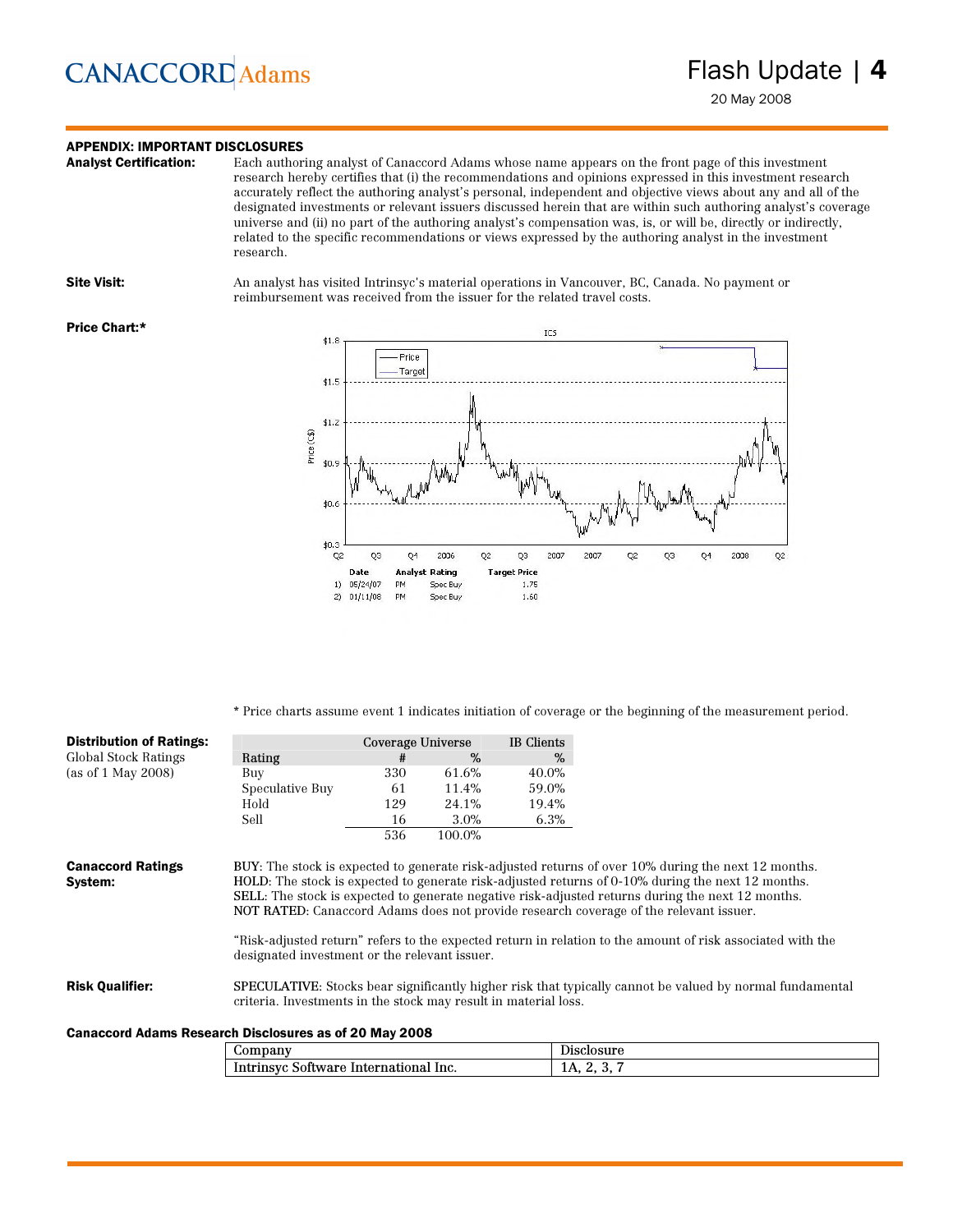## **CANACCORD** Adams

- **1** The relevant issuer currently is, or in the past 12 months was, a client of Canaccord Adams or its affiliated companies. During this period, Canaccord Adams or its affiliated companies provided the following services to the relevant issuer:
	- A. investment banking services.
	- B. non-investment banking securities-related services.
	- C. non-securities related services.
- 2 In the past 12 months, Canaccord Adams or its affiliated companies have received compensation for Corporate Finance/Investment Banking services from the relevant issuer.
- **3** In the past 12 months, Canaccord Adams or any of its affiliated companies have been lead manager, co-lead manager or co-manager of a public offering of securities of the relevant issuer or any publicly disclosed offer of securities of the relevant issuer or in any related derivatives.
- 4 Canaccord Adams acts as corporate broker for the relevant issuer and/or Canaccord Adams or any of its affiliated companies may have an agreement with the relevant issuer relating to the provision of Corporate Finance/Investment Banking services.
- 5 Canaccord Adams or any of its affiliated companies is a market maker or liquidity provider in the securities of the relevant issuer or in any related derivatives.
- 6 In the past 12 months, Canaccord Adams, its partners, affiliated companies, officers or directors, or any authoring analyst involved in the preparation of this investment research has provided services to the relevant issuer for remuneration, other than normal course investment advisory or trade execution services.
- 7 Canaccord Adams intends to seek or expects to receive compensation for Corporate Finance/Investment Banking services from the relevant issuer in the next six months.
- 8 The authoring analyst, a member of the authoring analyst's household, or any individual directly involved in the preparation of this investment research, has a long position in the shares or derivatives, or has any other financial interest in the relevant issuer, the value of which increases as the value of the underlying equity increases.
- **9** The authoring analyst, a member of the authoring analyst's household, or any individual directly involved in the preparation of this investment research, has a short position in the shares or derivatives, or has any other financial interest in the relevant issuer, the value of which increases as the value of the underlying equity decreases.
- **10** Those persons identified as the author(s) of this investment research, or any individual involved in the preparation of this investment research, have purchased/received shares in the relevant issuer prior to a public offering of those shares, and such person's name and details are disclosed above.
- 11 A partner, director, officer, employee or agent of Canaccord Adams and its affiliated companies, or a member of his/her household, is an officer, or director, or serves as an advisor or board member of the relevant issuer and/or one of its subsidiaries, and such person's name is disclosed above.
- 12 As of the month end immediately preceding the date of publication of this investment research, or the prior month end if publication is within 10 days following a month end, Canaccord Adams or its affiliate companies, in the aggregate, beneficially owned 1% or more of any class of the total issued share capital or other common equity securities of the relevant issuer or held any other financial interests in the relevant issuer which are significant in relation to the investment research (as disclosed above).
- 13 As of the month end immediately preceding the date of publication of this investment research, or the prior month end if publication is within 10 days following a month end, the relevant issuer owned 1% or more of any class of the total issued share capital in Canaccord Adams or any of its affiliated companies.
- **14** Other specific disclosures as described above.

Canaccord Adams is the business name used by certain subsidiaries of Canaccord Capital Inc., including Canaccord Adams Inc., Canaccord Adams Limited, and Canaccord Adams, a division of Canaccord Capital Corporation. Clients of Canaccord Adams, in the past 12 months, may have been clients of Canaccord Capital Corporation, Canaccord Capital (Europe) Limited, Canaccord Capital Corporation USA Inc., and/or Adams Harkness Financial Group Ltd.

The authoring analysts who are responsible for the preparation of this investment research are employed by Canaccord Adams, a securities broker-dealer with principal offices located in Vancouver, Calgary, Toronto, Montreal (all Canada), Boston, New York, San Francisco (all US) and London (UK).

In the event that this is compendium investment research (covering six or more relevant issuers), Canaccord Adams and its affiliated companies may choose to provide specific disclosures of the subject companies by reference, as well as its policies and procedures regarding the dissemination of investment research. To access this material or for more information, please send a request to Canaccord Adams Research, Attn: Disclosures, P.O. Box 10337 Pacific Centre, 2200-609 Granville Street, Vancouver, BC, Canada V7Y 1H2 or [disclosures@canaccordadams.com.](mailto:disclosures@canaccordadams.com)

The authoring analysts who are responsible for the preparation of this investment research have received (or will receive) compensation based upon (among other factors) the Corporate Finance/Investment Banking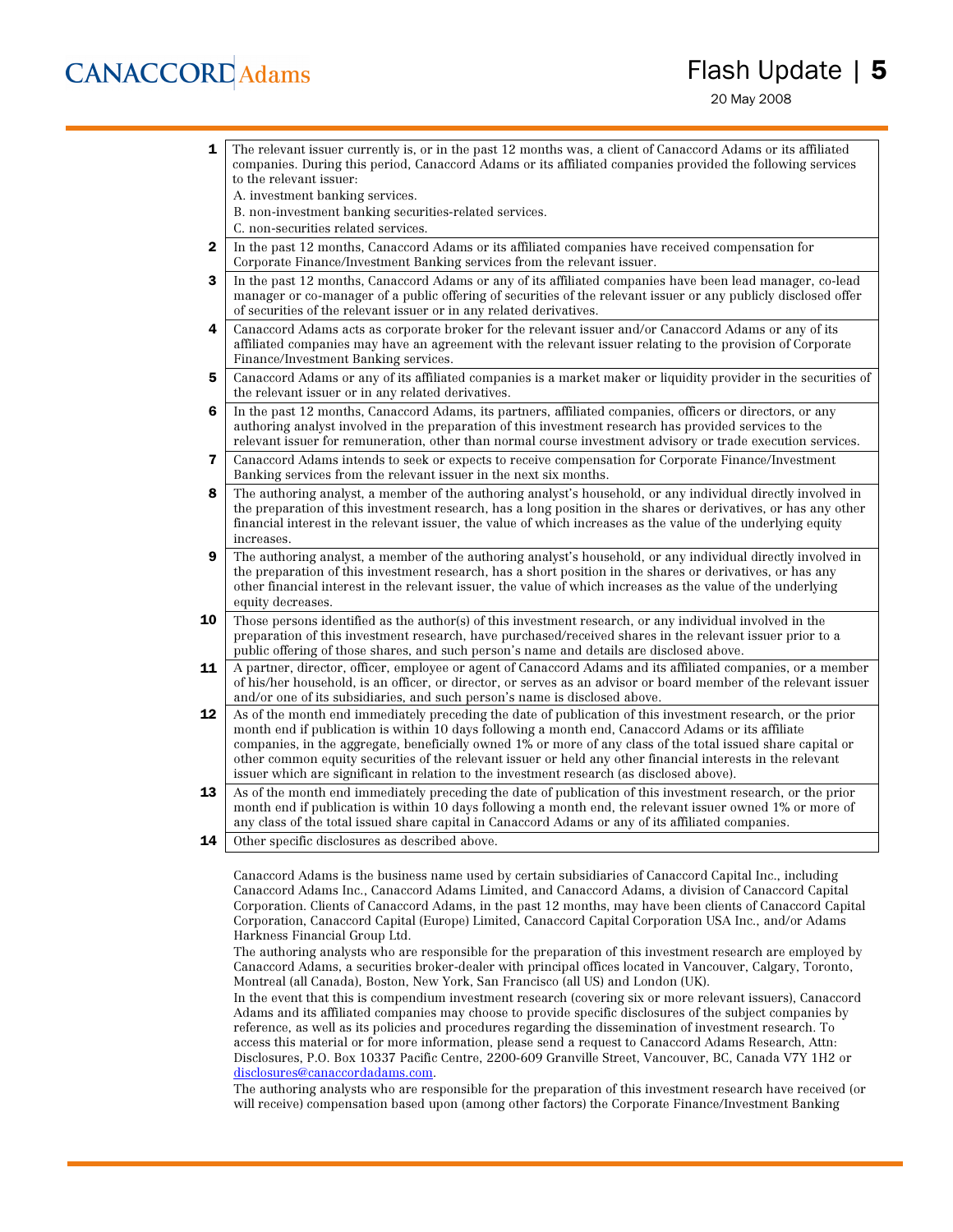|                                               | revenues and general profits of Canaccord Adams. However, such authoring analysts have not received, and<br>will not receive, compensation that is directly based upon or linked to one or more specific Corporate<br>Finance/Investment Banking activities, or to recommendations contained in the investment research.<br>Canaccord Adams and its affiliated companies may have a Corporate Finance/Investment Banking or other<br>relationship with the company that is the subject of this investment research and may trade in any of the<br>designated investments mentioned herein either for their own account or the accounts of their customers, in<br>good faith or in the normal course of market making. Accordingly, Canaccord Adams or their affiliated<br>companies, principals or employees (other than the authoring analyst(s) who prepared this investment<br>research) may at any time have a long or short position in any such designated investments, Related<br>designated investments or in options, futures or other derivative instruments based thereon.<br>Some regulators require that a firm must establish, implement and make available a policy for managing<br>conflicts of interest arising as a result of publication or distribution of investment research. This investment<br>research has been prepared in accordance with Canaccord Adams' policy on managing conflicts of interest,<br>and information barriers or firewalls have been used where appropriate. Canaccord Adams' policy is<br>available upon request.<br>The information contained in this investment research has been compiled by Canaccord Adams from sources<br>believed to be reliable, but (with the exception of the information about Canaccord Adams) no representation<br>or warranty, express or implied, is made by Canaccord Adams, its affiliated companies or any other person<br>as to its fairness, accuracy, completeness or correctness. Canaccord Adams has not independently verified<br>the facts, assumptions, and estimates contained herein. All estimates, opinions and other information<br>contained in this investment research constitute Canaccord Adams' judgement as of the date of this<br>investment research, are subject to change without notice and are provided in good faith but without legal<br>responsibility or liability.<br>Canaccord Adams salespeople, traders, and other professionals may provide oral or written market<br>commentary or trading strategies to our clients and our proprietary trading desk that reflect opinions that are<br>contrary to the opinions expressed in this investment research. Canaccord Adams' affiliates, proprietary<br>trading desk, and investing businesses may make investment decisions that are inconsistent with the<br>recommendations or views expressed in this investment research.<br>This investment research is provided for information purposes only and does not constitute an offer or<br>solicitation to buy or sell any designated investments discussed herein in any jurisdiction where such offer or<br>solicitation would be prohibited. As a result, the designated investments discussed in this investment<br>research may not be eligible for sale in some jurisdictions. This investment research is not, and under no<br>circumstances should be construed as, a solicitation to act as a securities broker or dealer in any jurisdiction<br>by any person or company that is not legally permitted to carry on the business of a securities broker or<br>dealer in that jurisdiction. This material is prepared for general circulation to clients and does not have<br>regard to the investment objectives, financial situation or particular needs of any particular person. Investors<br>should obtain advice based on their own individual circumstances before making an investment decision. To<br>the fullest extent permitted by law, none of Canaccord Adams, its affiliated companies or any other person<br>accepts any liability whatsoever for any direct or consequential loss arising from or relating to any use of the |
|-----------------------------------------------|-------------------------------------------------------------------------------------------------------------------------------------------------------------------------------------------------------------------------------------------------------------------------------------------------------------------------------------------------------------------------------------------------------------------------------------------------------------------------------------------------------------------------------------------------------------------------------------------------------------------------------------------------------------------------------------------------------------------------------------------------------------------------------------------------------------------------------------------------------------------------------------------------------------------------------------------------------------------------------------------------------------------------------------------------------------------------------------------------------------------------------------------------------------------------------------------------------------------------------------------------------------------------------------------------------------------------------------------------------------------------------------------------------------------------------------------------------------------------------------------------------------------------------------------------------------------------------------------------------------------------------------------------------------------------------------------------------------------------------------------------------------------------------------------------------------------------------------------------------------------------------------------------------------------------------------------------------------------------------------------------------------------------------------------------------------------------------------------------------------------------------------------------------------------------------------------------------------------------------------------------------------------------------------------------------------------------------------------------------------------------------------------------------------------------------------------------------------------------------------------------------------------------------------------------------------------------------------------------------------------------------------------------------------------------------------------------------------------------------------------------------------------------------------------------------------------------------------------------------------------------------------------------------------------------------------------------------------------------------------------------------------------------------------------------------------------------------------------------------------------------------------------------------------------------------------------------------------------------------------------------------------------------------------------------------------------------------------------------------------------------------------------------------------------------------------------------------------------------------------------------------------------------------------------------------------------------------------------------------------------------------------------------------------------------------------------------------------------------------------------------------------------------------------------------------------------------------------------------------------------------------------------------------------------------------------------------------------------------------------------------------------------------------------------------------------------------------------------------------------------------------------------------------------------------|
| <b>For Canadian Residents:</b>                | information contained in this investment research.<br>This Investment Research has been approved by Canaccord Adams, a division of Canaccord Capital<br>Corporation, which accepts responsibility for this Investment Research and its dissemination in Canada.<br>Canadian clients wishing to effect transactions in any Designated Investment discussed should do so through<br>a qualified salesperson of Canaccord Adams, a division of Canaccord Capital Corporation in their particular<br>jurisdiction.                                                                                                                                                                                                                                                                                                                                                                                                                                                                                                                                                                                                                                                                                                                                                                                                                                                                                                                                                                                                                                                                                                                                                                                                                                                                                                                                                                                                                                                                                                                                                                                                                                                                                                                                                                                                                                                                                                                                                                                                                                                                                                                                                                                                                                                                                                                                                                                                                                                                                                                                                                                                                                                                                                                                                                                                                                                                                                                                                                                                                                                                                                                                                                                                                                                                                                                                                                                                                                                                                                                                                                                                                                                          |
| For United Kingdom<br><b>Residents:</b>       | This Investment Research complies with of the Financial Services Authority's Handbook's chapter on Conduct<br>of Business and is approved by Canaccord Adams Limited, which is regulated and authorized by the<br>Financial Services Authority, in connection with its distribution in the United Kingdom. This material is not<br>for distribution in the United Kingdom to private customers, as defined under the rules of the Financial<br>Services Authority. Canaccord Adams Limited accepts responsibility for this Investment Research and its<br>dissemination in the United Kingdom. The information contained in this Investment Research is only<br>intended for distribution in the UK to persons who qualify as intermediate customers or market<br>counterparties, as defined under the rules of the Financial Services Authority.                                                                                                                                                                                                                                                                                                                                                                                                                                                                                                                                                                                                                                                                                                                                                                                                                                                                                                                                                                                                                                                                                                                                                                                                                                                                                                                                                                                                                                                                                                                                                                                                                                                                                                                                                                                                                                                                                                                                                                                                                                                                                                                                                                                                                                                                                                                                                                                                                                                                                                                                                                                                                                                                                                                                                                                                                                                                                                                                                                                                                                                                                                                                                                                                                                                                                                                       |
| <b>For United States</b><br><b>Residents:</b> | Canaccord Adams Inc., a US registered broker-dealer, accepts responsibility for this Investment Research and<br>its dissemination in the United States. This Investment Research is intended for distribution in the United<br>States only to certain US institutional investors. US clients wishing to effect transactions in any Designated<br>Investment discussed should do so through a qualified salesperson of Canaccord Adams Inc.                                                                                                                                                                                                                                                                                                                                                                                                                                                                                                                                                                                                                                                                                                                                                                                                                                                                                                                                                                                                                                                                                                                                                                                                                                                                                                                                                                                                                                                                                                                                                                                                                                                                                                                                                                                                                                                                                                                                                                                                                                                                                                                                                                                                                                                                                                                                                                                                                                                                                                                                                                                                                                                                                                                                                                                                                                                                                                                                                                                                                                                                                                                                                                                                                                                                                                                                                                                                                                                                                                                                                                                                                                                                                                                              |
| <b>For European Residents:</b>                | If this Investment Research is intended for disclosure in any jurisdiction other than the United Kingdom, the<br>US or Canada, then the relevant rules and regulatory requirements of that jurisdiction will apply.                                                                                                                                                                                                                                                                                                                                                                                                                                                                                                                                                                                                                                                                                                                                                                                                                                                                                                                                                                                                                                                                                                                                                                                                                                                                                                                                                                                                                                                                                                                                                                                                                                                                                                                                                                                                                                                                                                                                                                                                                                                                                                                                                                                                                                                                                                                                                                                                                                                                                                                                                                                                                                                                                                                                                                                                                                                                                                                                                                                                                                                                                                                                                                                                                                                                                                                                                                                                                                                                                                                                                                                                                                                                                                                                                                                                                                                                                                                                                     |